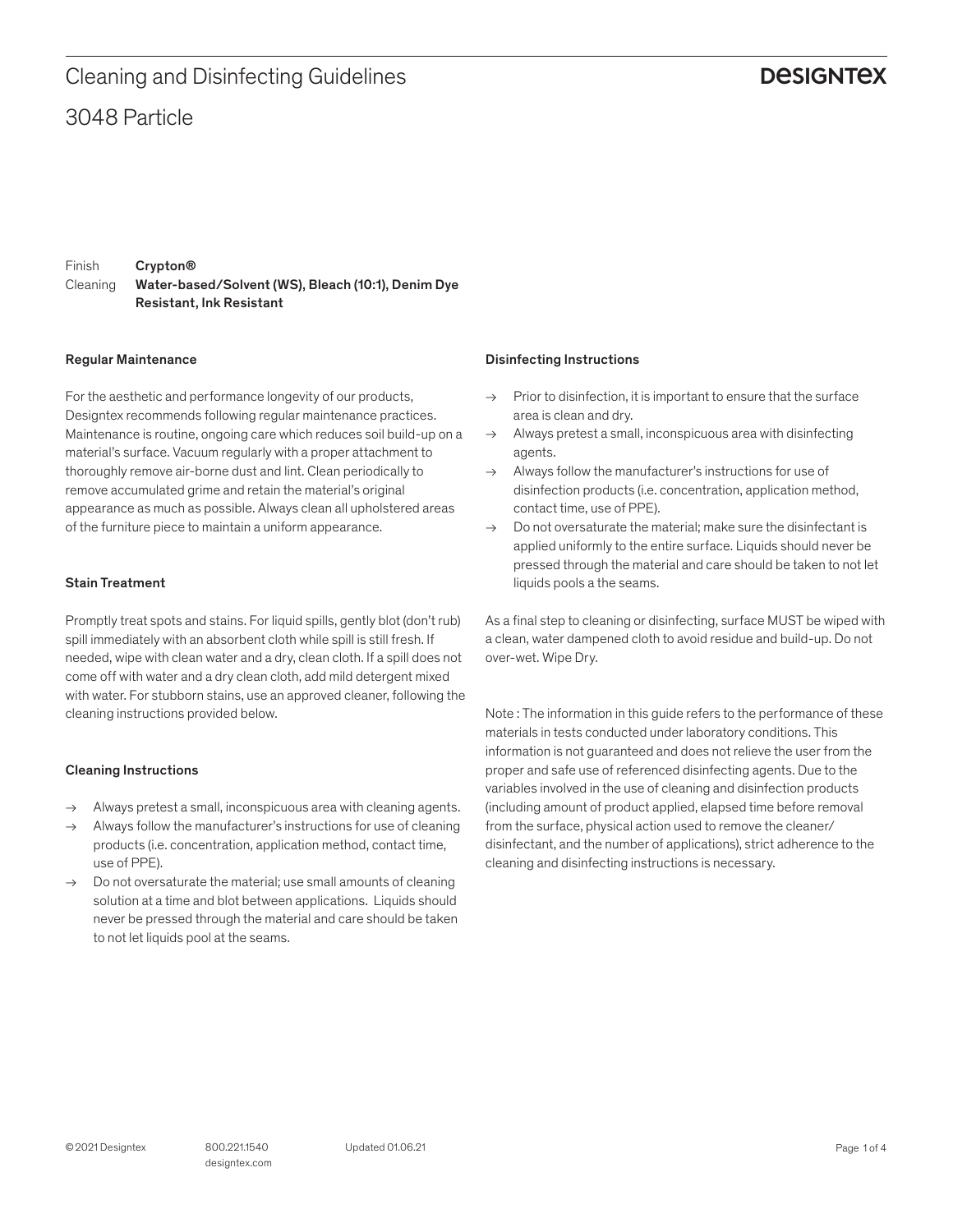# 3048 Particle Cleaning and Disinfecting Guidelines

### **DESIGNTEX**

### Approved Disinfectants

3M™ C. diff Solution Tablets Accel® PREVention™ Wipe Bleach 10:1 CaviCide™ CaviWipes™ Clorox Commercial Solutions® Hydrogen Peroxide Cleaner Disinfectant Clorox Healthcare® Hydrogen Peroxide Cleaner Disinfectant Clorox Healthcare® Hydrogen Peroxide Cleaner Disinfectant Wipes Clorox® Disinfecting Wipes Crypton® Disinfectant & Deodorizer Isopropyl Alcohol, 70% Oxivir® 1 Oxivir® 1 Wipes Oxivir® Five 16 Oxivir® Tb Oxivir® Tb Wipes OxyCide™ Daily Disinfectant Cleaner Sani-Cloth® AF3 Germicidal Disposable Wipe Sani-Cloth® Bleach Germicidal Disposable Wipe Sani-Cloth® HB Germicidal Disposable Wipe Super Sani-Cloth® Germicidal Disposable Wipe Virex® II 256 Virex® Plus Virox™ 5

This list represents the most common disinfectants. For specific information on additional cleaners and disinfectants, please contact Product Services at productservices@designtex.com.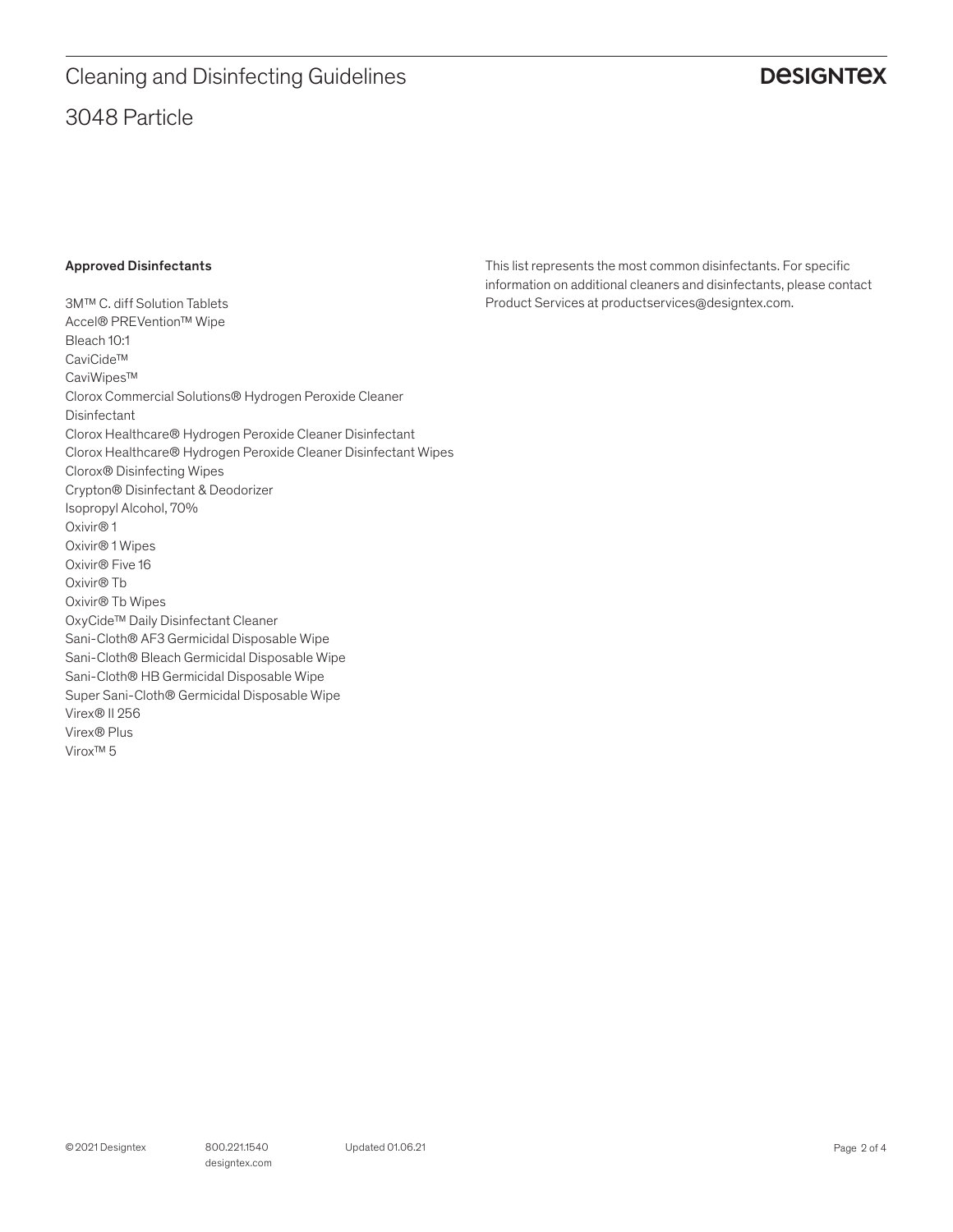### Stain Release Evaluation

Each stain is applied to the test fabric. Staining agents are allowed to dwell for 24 and 72 hours. The material is then cleaned with a water-based and solvent-based cleaner. The residual stain is rated on a scale from 5 (excellent cleanability, complete removal of stain) to 1 (non-cleanable, poor removal of stain). Based on these results, the fabric would meet the CFFA Stain Release requirements. For additional detail, please contact Product Services.

|                            | <b>Water-Based</b><br>Tide® |                | Solvent-Based<br>Formula 409® Multi-Surface Cleaner |                          |
|----------------------------|-----------------------------|----------------|-----------------------------------------------------|--------------------------|
| <b>Type</b>                | 24 hrs                      | 72 hrs         | 24 hrs                                              | 72 hrs                   |
| <b>Ballpoint Ink</b>       | $\mathbf 5$                 | 5              | $\sqrt{5}$                                          | $\sqrt{5}$               |
| <b>Black Coffee</b>        | $\mathbf 5$                 | 5              | $\overline{5}$                                      | $\mathbf 5$              |
| $\mathsf{Blood}{}^{\star}$ | $\mathbf 5$                 | $\sqrt{5}$     | $\qquad \qquad -$                                   | $\overline{\phantom{0}}$ |
| Chocolate                  | $\mathbf 5$                 | 5              | $\mathbf 5$                                         | $\mathbf 5$              |
| Cola                       | $\mathbf 5$                 | $\sqrt{5}$     | $\mathbf 5$                                         | $\sqrt{5}$               |
| Denim Dye                  | $\mathbf 5$                 | 5              | $\mathbf 5$                                         | $\mathbf 5$              |
| lodine                     | $\mathbf 5$                 | $\overline{4}$ | $\mathbf 5$                                         | $\sqrt{5}$               |
| Ketchup                    | $\mathbf 5$                 | 5              | $\mathbf 5$                                         | $\mathbf 5$              |
| Mayonnaise                 | $\mathbf 5$                 | $\sqrt{5}$     | $\mathbf 5$                                         | $\sqrt{5}$               |
| Mustard                    | $\mathbf 5$                 | $\overline{4}$ | $\mathbf 5$                                         | $\mathbf 5$              |
| Permanent Marker           | $\ensuremath{\mathsf{3}}$   | $\mathsf{3}$   | $\overline{4}$                                      | $\overline{4}$           |
| Red Lipstick               | 5                           | 5              | $\mathbf 5$                                         | $\mathbf 5$              |
| Red Wine                   | $\mathbf 5$                 | $\sqrt{5}$     | $\mathbf 5$                                         | $\sqrt{5}$               |
| Salad Oil                  | 5                           | 5              | $\mathbf 5$                                         | $\mathbf 5$              |
| Shoe Polish                | $\mathbf 5$                 | $\sqrt{5}$     | $\mathbf 5$                                         | $\sqrt{5}$               |
| Suntan Lotion              | 5                           | 5              | $\mathbf 5$                                         | $\mathbf 5$              |
| Urine*                     | $\mathbf 5$                 | $\mathbf 5$    | $\overline{\phantom{0}}$                            | $\overline{\phantom{a}}$ |

© 2021 Designtex 800.221.1540 Updated 01.06.21 \* Evaluated with Chemspec® Upholstery Cleaner Page 3 of 4 - Indicates not yet tested, results available upon request.